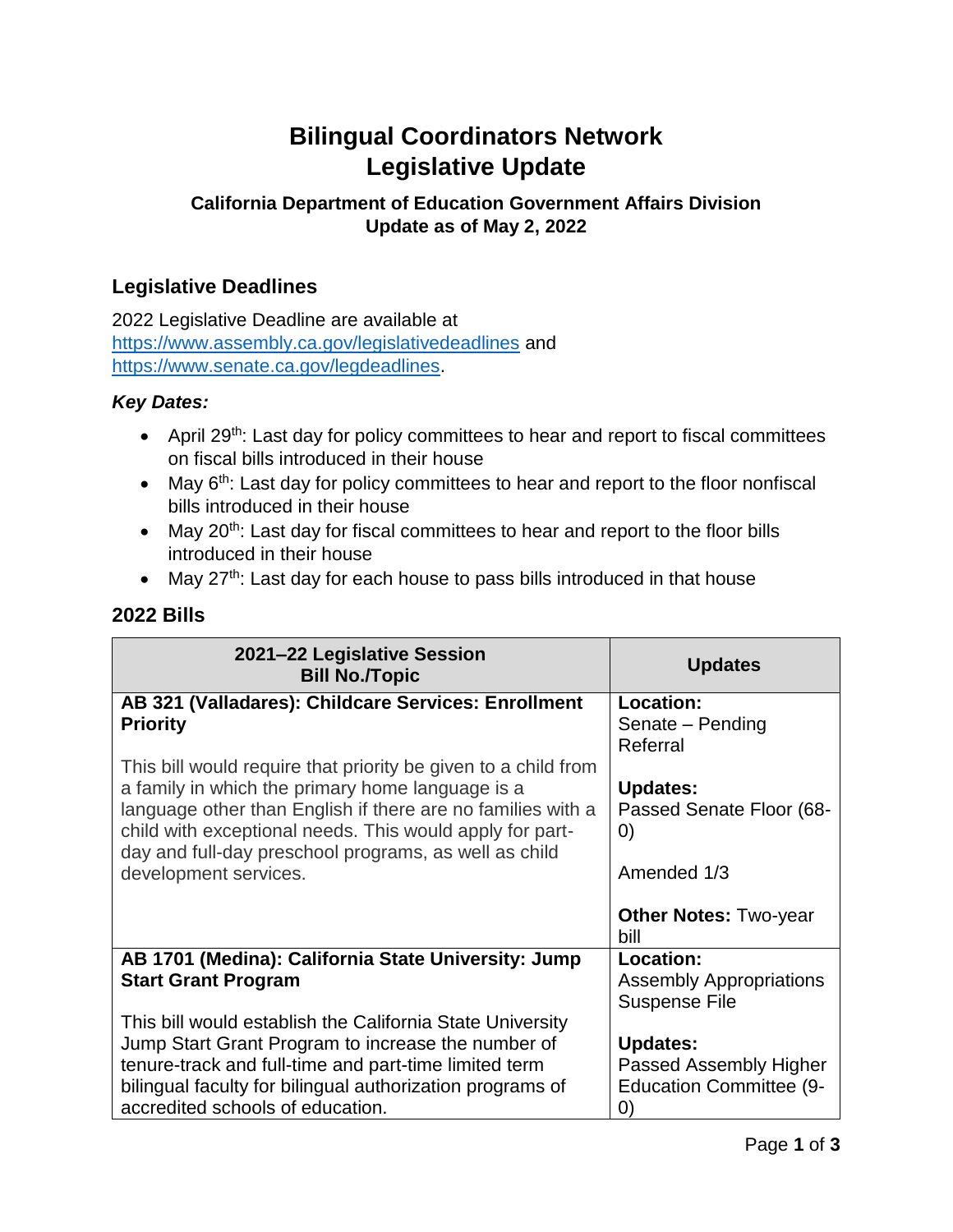| 2021-22 Legislative Session<br><b>Bill No. Topic</b>         | <b>Updates</b>                 |
|--------------------------------------------------------------|--------------------------------|
| AB 1777 (Aguiar-Curry): Migrant education: extended          | Location:                      |
| school year program: average daily attendance                | <b>Assembly Appropriations</b> |
|                                                              | Committee                      |
| This bill would, beginning 2022–23 fiscal year, authorize    |                                |
| up to 2 local educational agencies (LEAs) to provide an      | <b>Updates:</b>                |
| extended school year program for pupils of migrant           | <b>Passed Assembly</b>         |
| agricultural workers and authorize the LEA to collect        | Education (7-0)                |
| average daily attendance for those pupils.                   |                                |
|                                                              | Amended 4/25                   |
| AB 1868 (L. Rivas): School accountability: English           | Location:                      |
| language acquisition status: data                            | <b>Assembly Appropriations</b> |
|                                                              | <b>Committee (Hearing set</b>  |
| This bill would require the California Department of         | for $5/4$ )                    |
| Education (CDE) to disaggregate data by English              |                                |
| language acquisition status, including California            | <b>Updates:</b>                |
| Assessment of Student Performance and Progress               | Passed Assembly                |
| (CAASPP) data.                                               | Education (7-0)                |
|                                                              |                                |
|                                                              | Amended 4/18                   |
| AB 2465 (Bonta): Pupil instruction: third-grade              | <b>Location:</b>               |
| literacy: literacy grant program                             | <b>Assembly Appropriations</b> |
|                                                              | Committee                      |
| This bill would create the Family and Community Literacy:    |                                |
| Supporting Literacy and Biliteracy in Schools, Families,     | <b>Updates:</b>                |
| and Communities Grant Program for the purpose of             | Passed Assembly                |
| supporting the goal of all of California's pupils reading at | Education (7-0)                |
| grade level by third grade and engaging families at every    |                                |
| stage of that process.                                       | Amended 4/28                   |
|                                                              |                                |
|                                                              | <b>Other Notes: Sponsored</b>  |
|                                                              | by the SSPI                    |